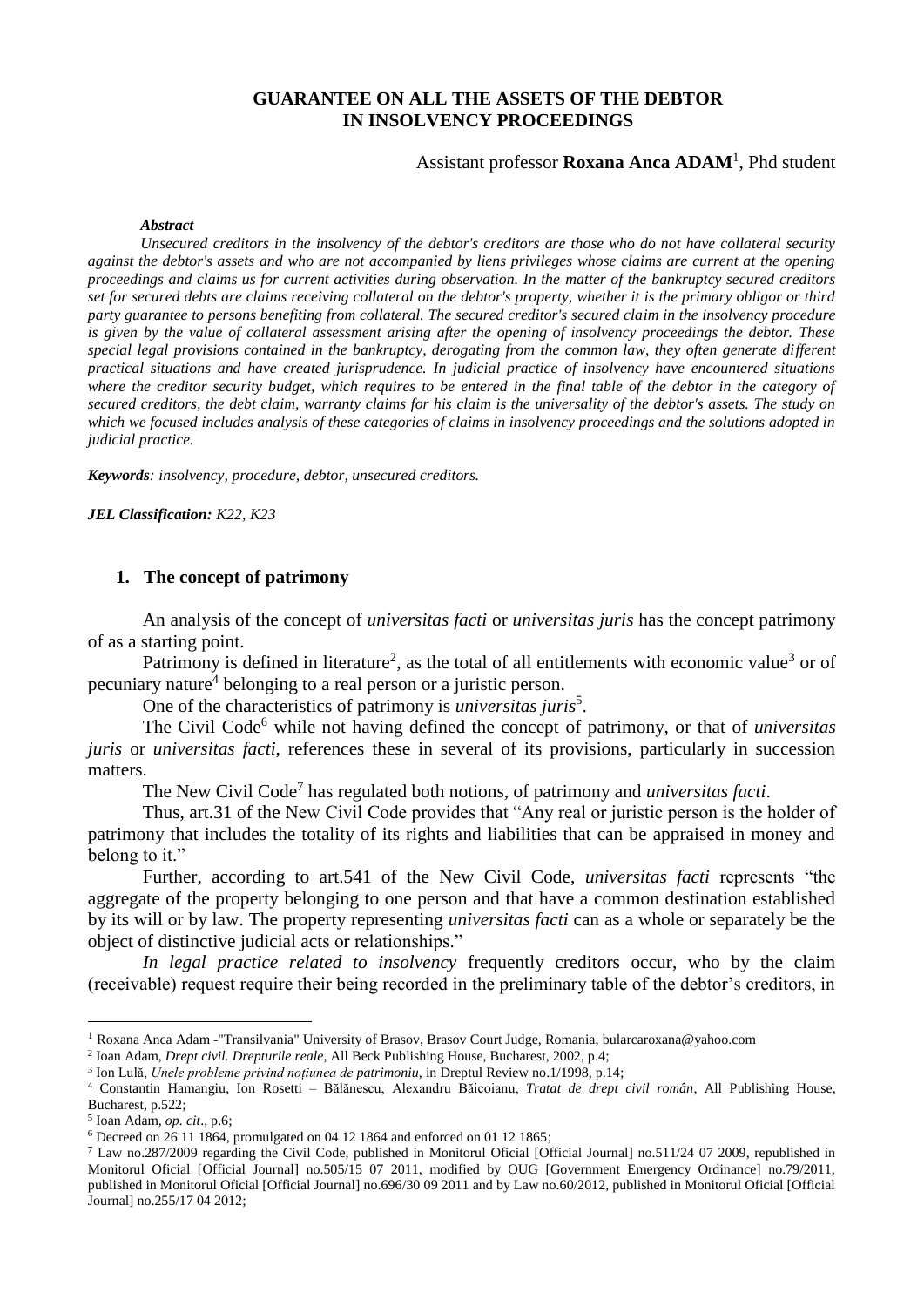the category of guaranteed claims (receivables), proving with several notes registered with the Electronic Archive of Real Security Interests<sup>8</sup> that their claim (receivable) is a guaranteed one, as guaranties or securities extend on the debtor's totality of property, or *universitas rerum*. In most cases insolvency practitioners<sup>9</sup>, who upon initiation of the debtor's insolvency procedure have not identified property items of the debtor burdened by the real security invoked by the creditor, have recorded the creditor's claim (receivable) – via the filed claim (receivable) request – in the category of chirographary (non-privileged), budgetary or salary claims, as applicable.

#### **2. The right of the non-privileged creditor**

The preliminary table of claims (receivables) on the debtor's property, thus devised by the insolvency practitioner, is challenged by the unsatisfied creditor, who most often files a contestation as provided by art.73 par.2 of Law no.85/2006 $^{10}$ .

To date the judiciary practice of insolvency judges and courts of law applying the insolvency procedure<sup>11</sup>, has not been consistent, as two opposite rulings were passed, one dismissing such a contestation and the other admitting it.

*A ruling dismissing such a contestation<sup>12</sup>* of the preliminary table of claims (receivables) was based on the following arguments: (1) the claimant invokes its claim (receivable) to be guaranteed one in relation to the existence of a note issued by the Electronic Archive of Real Securities, but the very name of this institution shows that the securities for which such notes are issued are real, that is, they include individually determined property; (2) art. 3.9 of Law 85/2006 provides that guaranteed or secured claims (receivables) are the claims of persons beneficiaries of a real security over the goods of the debtor's patrimony, regardless whether this is the principal debtor or the surety in relation to these beneficiaries of the real securities. (3) according to the general provisions on real securities included by the Civil Code these are: the mortgage (art.1742 and following of the Civil Code) and the collateral (art.1685 and following of the Civil Code); (4) according to the provisions of the New Civil Code real securities are the mortgage (art.2343), the collateral (art.2480) and the right of retention (art.2495); (5) concerning these real securities, viewed in the perspective of both Civil Code and the New Civil Code, these extend to one or more immovable or movable assets; (6) it follows that by the provisions of the special insolvency law completed, as far as compatible by the provisions of the Civil Code, in relation to the provisions of art 149 of Law no. 85/2006, real securities extend to individually determined goods; (7) the claimant's argument that its security extends over the totality of the debtor's property – *universitas rerum* – cannot be accepted; the claimant has not distinguished whether it refers to *universitas juris* what means the debtor's patrimony as the aggregate of rights and obligations with economic (pecuniary) value, or to *universitas facti*, that according to art.541 of the New Civil Code, but similarly defined by the relevant doctrine<sup>13</sup>, previously to this regulation coming into force, namely the aggregate of property belonging to the same person and that have a common destination established by law or by the holder's will; (8) in both cases, for a security to qualify as real, this

<sup>8</sup> Established by Law no.99/1999 concerning measures for the acceleration of economic reform – Title VI, published in Monitorul Oficial [Official Journal] no.236/27 05 2013 and abrogated by Law no.71/2011 concerning the application of Law no.287/2009 concerning the Civil Code, published in Monitorul Oficial [Official Journal] no.409/10 06 2011 and by the New Civil Code, art. 18 par.2 and art.2413;

 $\frac{1}{9}$  See OUG no.86/2006 concerning organisation of the activity of insolvency practitioners, published in Monitorul Oficial [Official Journal] no.944/26 11 2006, with modifications;

<sup>&</sup>lt;sup>10</sup> Published in Monitorul Oficial [Official Journal] no.359/21 04 2006;

<sup>&</sup>lt;sup>11</sup> Art.5 par.1 of law no.85/2006 provides: "The authorities applying the procedure are: the courts of law, the insolvency judge, the judiciary administrator and the liquidator";

<sup>&</sup>lt;sup>12</sup> Civil sentence no.580/sind/07 03 2013, pronounced by the Brașov county Court of Law in file no.693/62/2012/a1, unpublished; Civil sentence no.253/sind/31 01 2013, pronounced by the Braşov County Court of Law in file no.9938/62/2011/a1, unpublished;

<sup>&</sup>lt;sup>13</sup> *Universitas facti* was defined by the doctrine previous to the coming into force of the new Civil code as "an aggregate of properties, elements the joining of which is not achieved by law but is based on a simple factual link in accordance with the holder's will, but that has no autonomous existence or a correlative past" – Ioan Adam, *op.cit*, p.9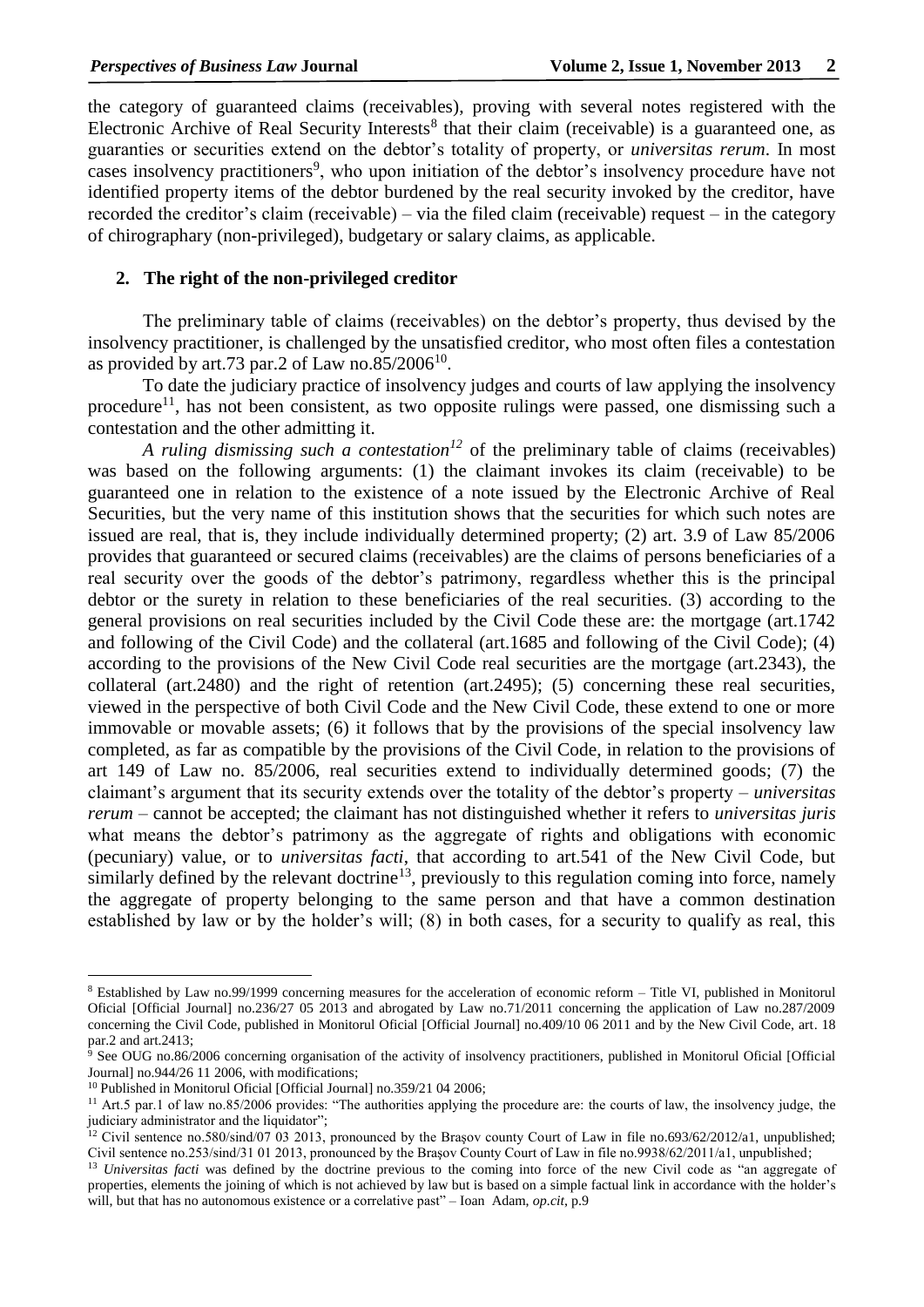needs to be regulated by general law, namely by the Civil Code, so that the creditor cannot invoke the existence of a real security not provided by law.

In relation to these arguments which we *second,* we *further add* that the security invoked by the creditor - that extends over the totality of the debtor's property, that is over its patrimony, should we consider the situation of *universitas juris*, according to art.1718 of the Civil Code that regulates the general collateral right of chirographary (non-privileged) creditors and according to art.2324 of the New Civil Code regulating the common security of the creditors, respectively – endows it with the quality of chirographary (non-privileged) or budgetary creditor, as applicable, within the insolvency procedure of a debtor.

According to art.41 par.2 of Law no.85/2006 secured (guaranteed) receivables are recorded in the final table at the *appraised* value of those securities, but not a value greater than the total value of the debt (receivable).

According to art.121 par.2 of Law no.85/2006, if the price received for the securities is smaller than the value of the secured debt (receivable), the creditor will benefit of a chirographary (non-privileged) receivable for the difference.

Consequently the legislator has established within the insolvency procedure in relation to the provisions of art.3.9, art.41 par.2 and art.121 par.2 of Law no.85/2006, that the secured creditor has a receivable that will be recorded in the final table of creditors only up to the appraised value of the security of the property that is the object of the real security.

*A ruling admitting such a contestation<sup>14</sup>* of the preliminary table of receivables, *only with respect to the budgetary creditor* who by the receivable request requires recording in the final table of the debtor's creditors in the category of secured receivables, it was retained that real securities are those accessory real entitlements (rights) typically extending over individually determined property, that confer the creditor the attributes of pursuit and preference, which category includes collaterals, mortgages, privileges and retention rights.

According to art.1722 of the Civil Code "a privilege is a right that confers the creditor the quality of its receivable of being preferred to the other creditors, even mortgage holders."

Art.2333 of the New Civil Code provides that "a privilege is the preference granted by law to a creditor considering its receivable (claim)."

Consequently *we appreciate* that privilege is a creditor's right to be paid with priority in relation to other creditors, due to the quality of its receivable, meaning the judicial cause or fact underlying that receivable.

### **3. Creditors' budgetary privileges**

1

Both the Civil Code and the New Civil Code have regulated two large categories of privileges, namely general and special privileges, while the former category includes general privileges extending upon movable and immovable assets<sup>15</sup>.

By this classification state privilege for receivables arising from taxes, fees and fines is included in the category of general privileges over all movable assets.

The receivable held by such budgetary creditor is subject to the provisions of art.1725 Civil Code<sup>16</sup>, or to those of art.2328 of the New Civil Code<sup>17</sup>, as applicable<sup>18</sup>, according to that the

<sup>14</sup> Civil decision no.989/R/10 05 2013 of the Appeal Court of Brașov, unpublished; Civil decision no.740/R/09 04 2013 of the Appeal Court of Brașov, unpublished

<sup>15</sup> See art.1728 and following Civil Code and art.2338 and following New Civil Code

<sup>&</sup>lt;sup>16</sup> Art.1725 of the Civil Code provides: "The privileges of the public treasury (state receivables) and the order of their execution are regulated by special laws. The public treasury cannot obtain a privilege against the rights of third persons, previously gained."

<sup>&</sup>lt;sup>17</sup> Art.2328 of the New Civil Code provides: "The preference granted to the state and administrative territorial units for their receivables is regulated by special laws. Such preference cannot affect the rights previously gained by third parties."

<sup>&</sup>lt;sup>18</sup> Art.6 of the New Civil Code titled "Enforcement in time of civil law" provides:

<sup>&</sup>quot;(1) Civil law is applicable for the duration of its being in force. It has no retroactive power.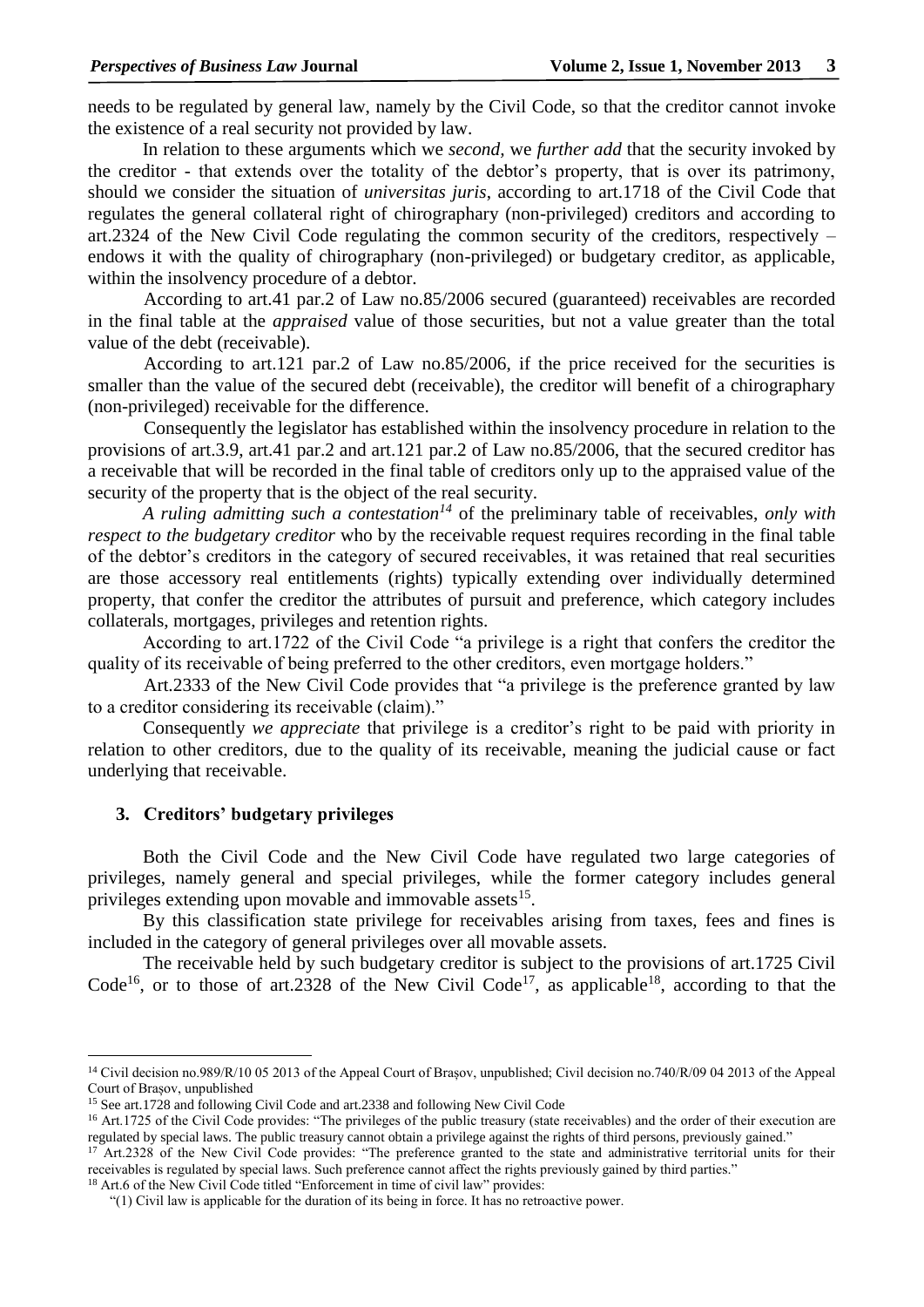privileges or preference of state receivables and the order of their execution are regulated by special laws.

Within this context it needs mentioning that while the Civil Code regulated at art.1725 "the privileges of public treasury", qualified in doctrine<sup>19</sup> as the privileges of state receivables, the New Civil Code establishes at art.2327 that "the causes for preference are the privileges, mortgages and collaterals", and further provides at art.2328 that "preference of the state" for its receivables is regulated by special laws.

The privilege of budgetary receivables in the insolvency procedure is in essence awarded by effect of law, under the condition stipulated by art.142 par. 7 of the Code of Fiscal Procedure<sup>20</sup>, that "in relation to third parties, the state included, a real security and the other real burdens on property have a degree of priority to be established at the time of their being made public by any of the methods provided by law".

In the same sense provide also the dispositions of art.171 of the Code of Fiscal Procedure, according to which "fiscal creditors holding a privilege by effect of law and who satisfy the condition of publicity or possession of that movable, under the conditions of art.142 par.7 are granted priority in the distribution of the amount received upon selling in relation to other creditors holding real securities over that property.

Art.1 par.4 of the Regulations concerning the organising and operation of the Electronic Archive of Movable Real Securities<sup>21</sup> states expressly that "privileges, final decisions of courts of law, deposit certificates as well as the obligations related to taxes and fees can be recorded in the archive based on a note of security".

In this context in cases where the provisions of the Civil Code are applicable, also the provisions of Title VI of Law no.99/1999<sup>22</sup> have to be considered, which represent the special law concerning movable real securities. These legal provisions are applicable to all real burdens on the debtors' movable property. Thus, chapter 3 of this title regulating the publicity and order of preference of real securities, art.36 par.1 expressly mentions that "any creditor who is not a party in a security contract, enjoys privilege by simple effect of law, including the privilege of state or administrative-territorial units for receivables arisen from taxes, fees, fines and other amounts representing public income owed to them, has priority over the real security of the creditor concerning certain property, only when the privilege satisfies then condition of publicity by recording in the archive or by possession".

Art.2413 of the New Civil Code provides that "the recording of operations concerning mortgages over movables and of other rights provided by law is conducted only in the Electronic Archive of Movable Real Securities, if not otherwise provided by law. The organisation and operation of the archive is regulated by special law". It needs pointing out that to date this law has not been adopted.

<sup>(2)</sup> Any judicial acts or deeds closed, or, as the case may be, committed or produced prior to the coming into force of the new law cannot generate other judicial effects than those provided by the law in force at the date of the closing, or as the case may be, of their committing or producing.

<sup>(3)</sup> Judicial deeds that are void, annullable or affected by other causes of ineffectiveness at the date of coming into force of the new law, are subject to the provisions of the old law, and cannot be deemed valid or effective by the provisions of the new law.

<sup>(4)</sup> Prescription, termination and adverse possession procedures initiated but not completed at the date of coming into force of the new law are subject to the legal provisions that have underlain them.

<sup>(5)</sup> The provisions of the new law are applicable to all acts or deeds closed, or, as the case may be, committed or produced after its coming into force, as well as to judicial situations arisen after its coming into force.

<sup>(6)</sup> The provisions of the new law are also applicable to the effects and future effects of judicial situations arisen prior to its coming into force, derived from the state and capacity of the persons, from marriage, filiation, adoption and legal obligation of raising, from property relationships, the general regimen of property included, and from neighbourhood relationships, if such judicial situations subsist after the coming into force of the new law."

<sup>19</sup> E.D. Crișu, Ștefan Crișu*, Codul civil român*, Argessis, Curtea de Argeș, p.171 ;

<sup>20</sup> OG no.92/2003 privind codul de procedură fiscală [Government Ordinance 92/2003 concerning the Code of Fiscal Procedure], published in Monitorul Oficial [Official Journal] no.941/29 12 2003, with amendments;

<sup>&</sup>lt;sup>21</sup> Government Decision no.802/1999 published in Monitorul Oficial [Official Journal] no.499/15 10 1999

<sup>&</sup>lt;sup>22</sup> Published in Monitorul Oficial [Official Journal] no.236/27 05 2013 and abrogated by Law no.71/2011 concerning the application of Law no.287/2009 concerning the Civil Code.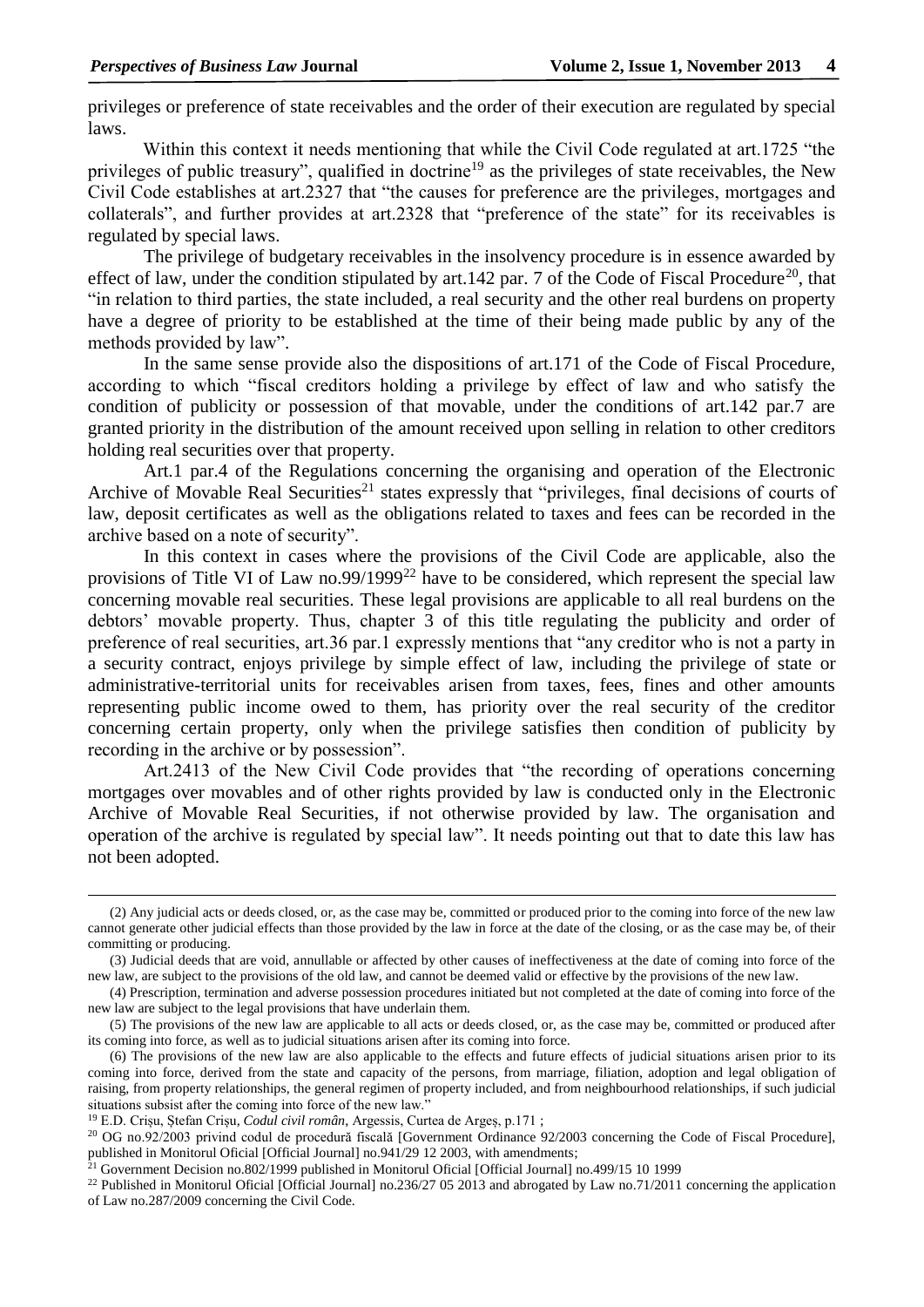The category of real securities includes all types of securities that grant a creditor preference in relation to other creditors.

Thus, according to the provisions of art.1720 Civil Code "the legitimate causes for preference are the privileges and mortgages", meaning evidently, that the category of secured or guaranteed creditors includes also the privileged creditors, like the state and administrative – territorial units holding receivables arising from taxes, fees, fines and other amounts representing public income for which the above mentioned formalities of publicity were completed. In the same sense provides also art.2327 of the New Civil Code mentioned above.

Art.98 par.1 and 2 of Title VI of Law no.99/1999 expressly provides, that "privileged creditors, including the state and administrative – territorial units holding receivables arising from taxes, fees, fines and other amounts representing public income are granted priority in relation to creditors holding real securities only if they have recorded their receivables in the archive, or, as the case may be, in real estate publicity documents, prior to the recording of those receivables by the secured or guaranteed creditor. Within the debt enforcement procedure of the budgetary receivables, should the state not have recorded its receivables according to the provisions of par.(1), the creditors holding movable or immovable real securities are entitled to be paid from the selling price of the property representing the security immediately following payment of the claims resulting from expenditure of any kind arising from pursuing and conservation of the property the selling price of which is being distributed, even if the rest of the debtor's pursuable property and income do not cover payment of the remaining receivables".

 Examination of these legal texts allows for the conclusion that under the provisions of the civil code only those budgetary receivables are guaranteed or secured, for which the above mentioned formalities of publicity have been completed, as only in this case the budgetary creditor is granted preference in relation to the other creditors of the debtor, including creditors holding real securities extending over property of the debtor's patrimony.

It can be observed that under the provisions of the New Civil Code, according to art.2334 privileges are binding for third parties without the requirement of their being recorded in publicity registers, and according to art.18 par.2 such publicity is performed by means of the Electronic Archive of Movable Real Securities,

From the layout of the above analysed legal texts *we consider* that while according to the New Civil Code the priority of the state or an administrative-territorial unit is established by a privilege as the cause for its preference, according to art.2327 it is binding to third parties without recording in the Electronic Archive of Movable Real Securities, only under the conditions stipulated by special law at art.2334 with application of art.2328. If the preference of the state an administrative-territorial unit arises from a movable mortgage or collateral, these become binding to third parties by means of the Electronic Archive of Movable Real Securities, according to art.2413 and art.2482 of the New Civil Code.

 In insolvency law the category of real securities includes all types of securities that grant the creditor preference in relation to the other creditors.

Thus, as discussed above, according to the provisions of art.1720 Civil Code "the legitimate causes for preference are privileges and mortgages", meaning evidently that the category of guaranteed or secured creditors includes also the privileged creditors, like the state and/or administrative-territorial units holding receivables arising from taxes, fees, fines and other amounts representing public income, for which the above mentioned formalities of publicity have been completed. Art.2327 of the New Civil Code mentioned above provides in the same sense.

The provisions of art.36 of Law no.99/1999 establish the order of preference of real securities, including the priority of the privileged creditor over the guaranteed or secured creditor, provided that privilege satisfies the condition of publicity by recording in the archive or by possession of that property. This provision is to be applied to judicial situations requiring application of the civil code, according to art.6 of the New Civil Code, considering that by the law concerning the application of the New Civil Code, Title VI of Law no.99/1999 was abrogated.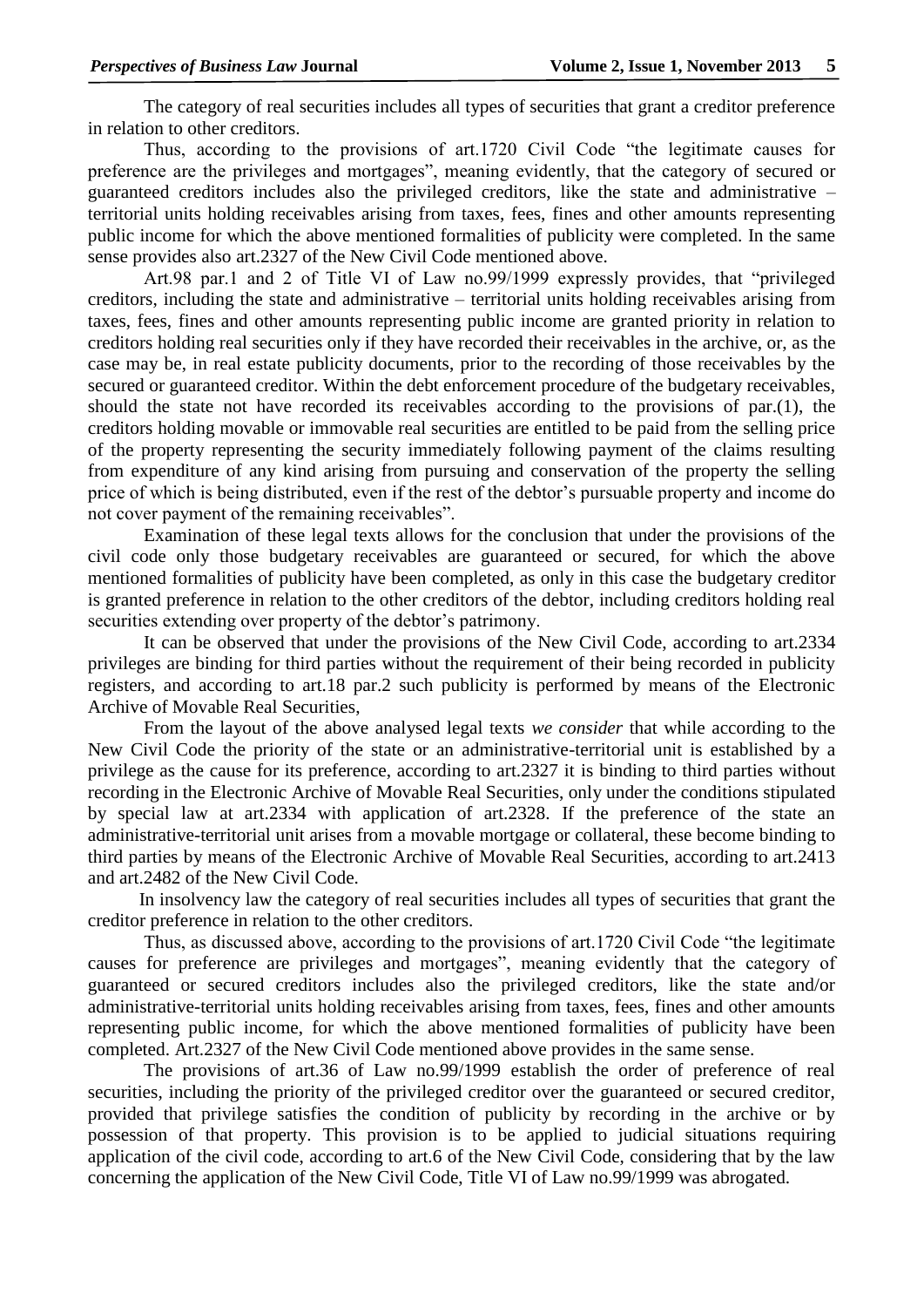For budgetary creditors invoking within the insolvency procedure their quality of guaranteed or secured creditors in relation to the existence of a general real security extending to the totality of the debtor's property, creditors who have not recorded a security relating to a certain property in the Electronic Archive of Movable Real Securities but enjoy only the privilege of state granted by law, the possibility exists of receiving their claim before any other creditor who has recorded a security at a later time.

Law no.85/2006 reveals the legislator's intent of including into this category of guaranteed creditors all those creditors who hold a right of preference in relation to the remaining creditors over the debtor's property.

In this sense art.39 par.1 of the Insolvency Law enumerates in the category of guaranteed or secured receivables the ones secured by mortgages, collaterals or any other movable real security or any kind of retention right. Similarly, art.65 par.1 provides that in their application for the admission of receivables, the creditors are to indicate in addition to other mentions also possible preference rights or securities.

Consequently, in the sense of Law no.85/2006 the category of guaranteed or secured receivables includes also privileged receivables, as is the state's receivable arising from taxes, fees, fines or other amounts representing public income for which the above mentioned formalities of publicity have been completed, regardless if at present the debtor's patrimony includes no more property upon that the privilege would extend, as long as the note of security has not been cancelled.

Also the template form for recording notes of security for budgetary receivables, as outlaid in Annex 9 to the Regulations of organisation and operation of the Electronic Archive of Movable Real Securities, at chapter 6 relative to the description of the property put up as a security recommends the mentioning of the nature of the budgetary receivable, of its code, of the amount owed by the debtor, of the number and issuer of the enforcement title, and not the obligation of describing the actual property put up as security.

The privilege (or degree of priority) is gained subsequently to its publicity completed by the budgetary creditor by any of the legal means, thus such privilege not being required to extend over a certain property, as it burdens the debtor's entire movable patrimony.

In cases where the provisions of the New Civil Code are not applicable, art.2342 establishes combining or the privileges and combining of privileges and mortgages. Thus, in the case of combined privileges or privileges and mortgages the receivables are satisfied in a pre-set order, namely: (1) the special privileges provided by art.2339; (2) the receivables secured by mortgages or collaterals. The creditor who benefits from a special privilege is preferred to the holder of a definitive movable mortgage if it records its privilege in the archive prior to the mortgage becoming final. The privileged creditor is preferred to the holder of an immovable (real estate) mortgage if it records its privilege in the Real Estate Record prior to the recording of the mortgage.

According to art.103 of Government Emergency Ordinance (OUG) no.91/2013 concerning insolvency prevention and insolvency procedures<sup>23</sup>, the receivables benefitting from cause for preference are recorded in the final table up to the market value of the security established by evaluation requested by the judiciary administrator or liquidator and conducted by an expert evaluator. In case that the assets affected by the cause for preference are alienated for an amount exceeding the one recorded in the final table or in the consolidated final table, the favourable difference will be granted also to the guaranteed or secured creditor, even if part of its receivable had been recorded as a chirographary (non-privileged) receivable, up to complete covering of the main receivable and accessories to be calculated based on the deeds underlying the receivable, until the date of alienation of the property.

<sup>1</sup> <sup>23</sup> Published in Monitorul Oficial [Official Journal] no.620/04 10 2013